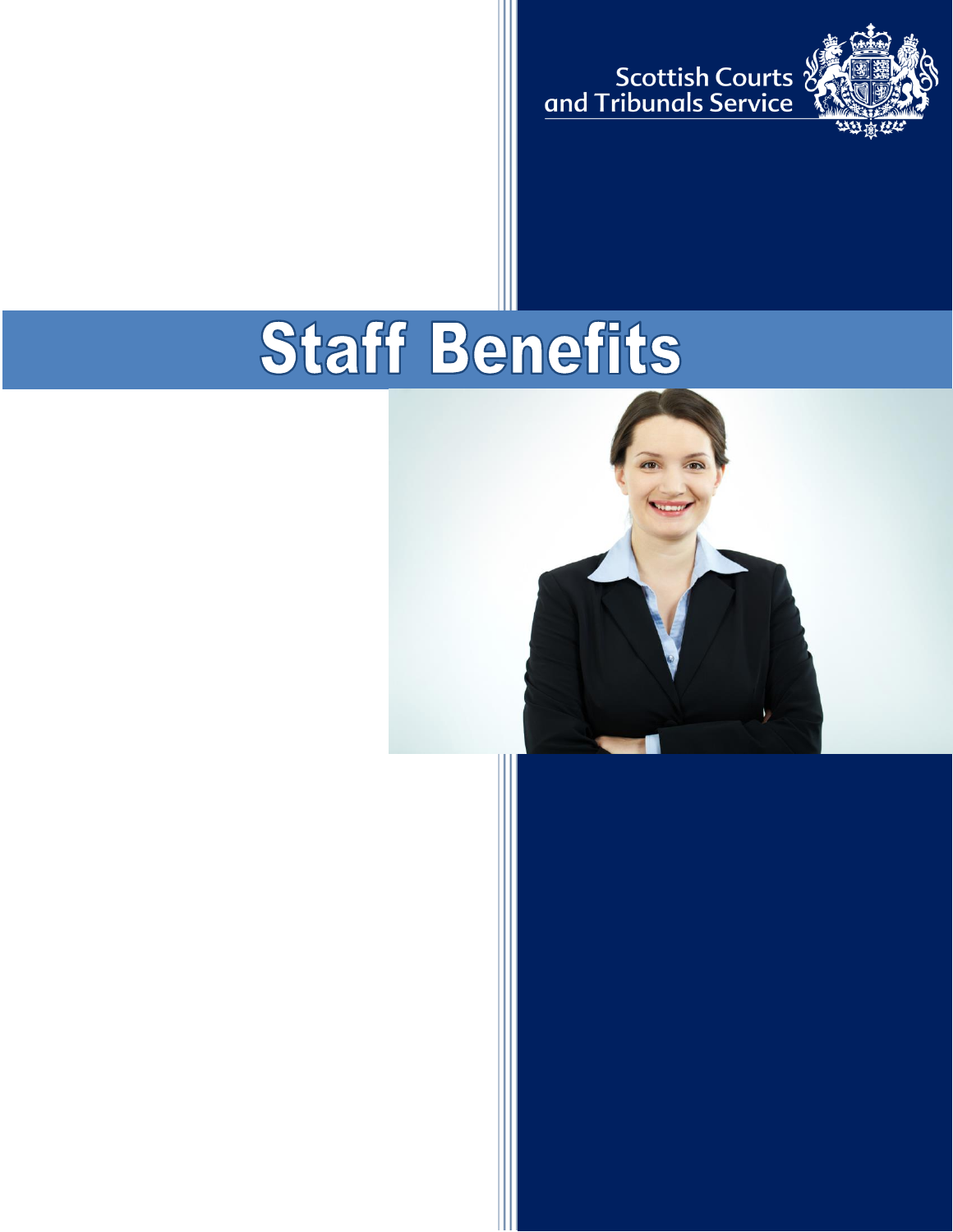# **Staff Benefits**

The range of benefits the Scottish Courts and Tribunals Service (SCTS) offers employees is wide and varied, and non pay benefits form an important part of what we provide for our staff. The value of benefits available demonstrates that, in addition to salary, the SCTS provides an attractive employment proposition, recognising as we do the different working and life patterns of each of our employees.

Our additional benefits which are covered in more detail on the following pages include:

- **Award winning family friendly employer\* with supportive policies helping you balance work and home life**
- **A generous pension scheme**
- **Flexible working arrangements**
- **Generous annual holiday entitlement on entry (25 days leave + 11.5 public & privilege days)**
- **Learning and development opportunities including funded learning**
- **Financial support for childcare and corrective spectacles**
- **Staff discounts**
- **Free & confidential Employee Assistance service**

\* Winner of [Carers Scotland Award for Best for Carers and Eldercare](http://www.workingfamilies.org.uk/wp-content/uploads/2015/03/33582-FFWS-Winners-Brochure-For-Web.pdf)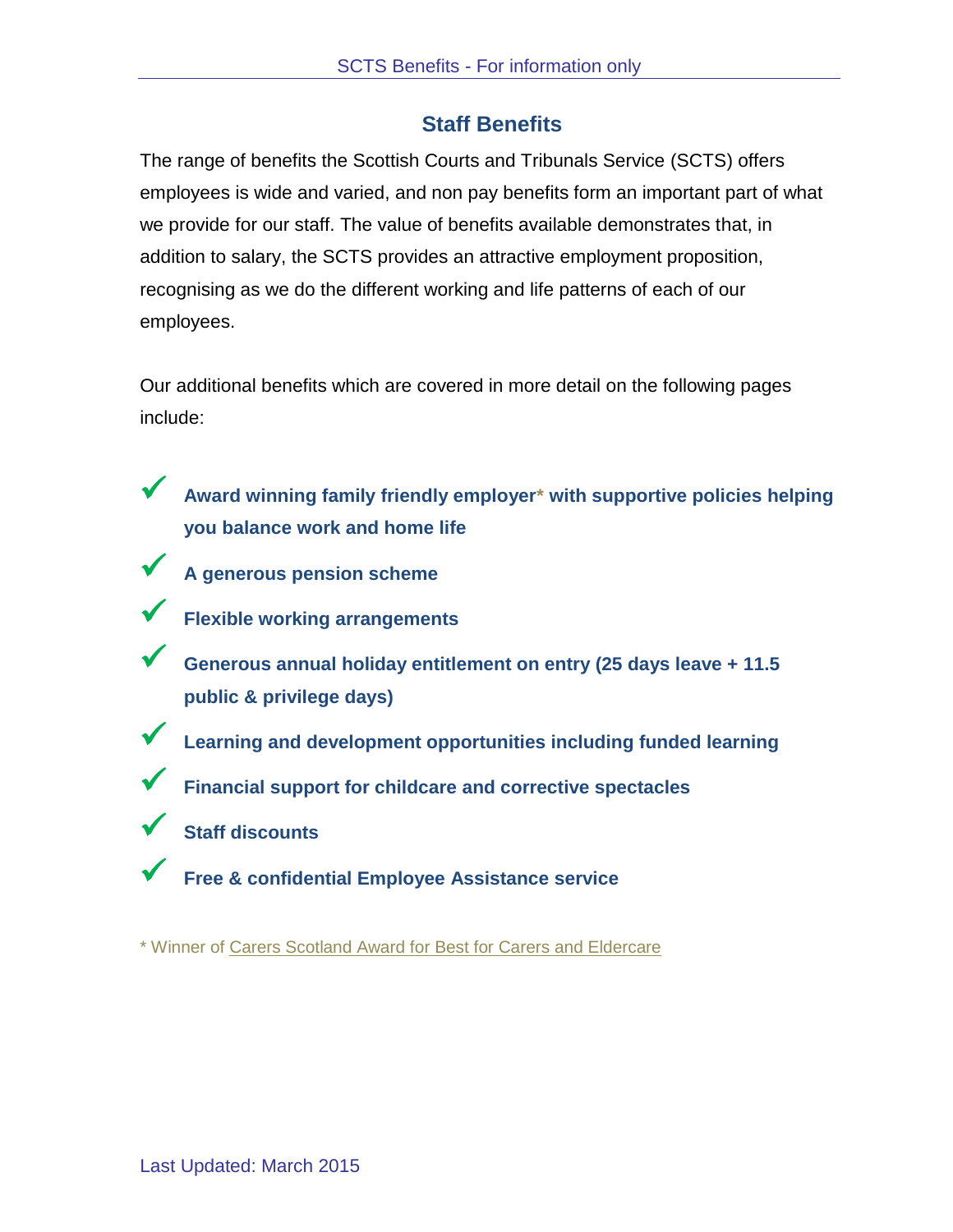#### **Work-life balance**



The SCTS has various policies aimed at helping you balance the needs of your work and home life. These include a very generous Occupational Maternity scheme which, once you qualify for it, tops up your pay to its normal level for the 39 weeks of your Ordinary Maternity leave. There are policies covering amongst other things:

- the SCTS Carer register
- flexible working hours
- part-time working and
- special leave, for example paid time off for study or voluntary public service.

#### **Award winning carer positive employer**



**The Scottish Courts and Tribunals Service** 

Many SCTS employees have significant caring responsibilities, and some of those employees have formed the SCTS Carer Contact team which, along with our carer register, helps staff whose role as a carer makes work-life balance difficult to achieve.

*In 2015 SCTS were proud winners of the Best for Carers and Eldercare award at the Scottish Top Employers for Working Families Awards.*



The SCTS is proud to be an Established Carer Positive employer, which is recognition for how we support carers in the workplace. For more information on the Carer Positive Kitemark and what it means, visit<http://www.carerpositive.org/>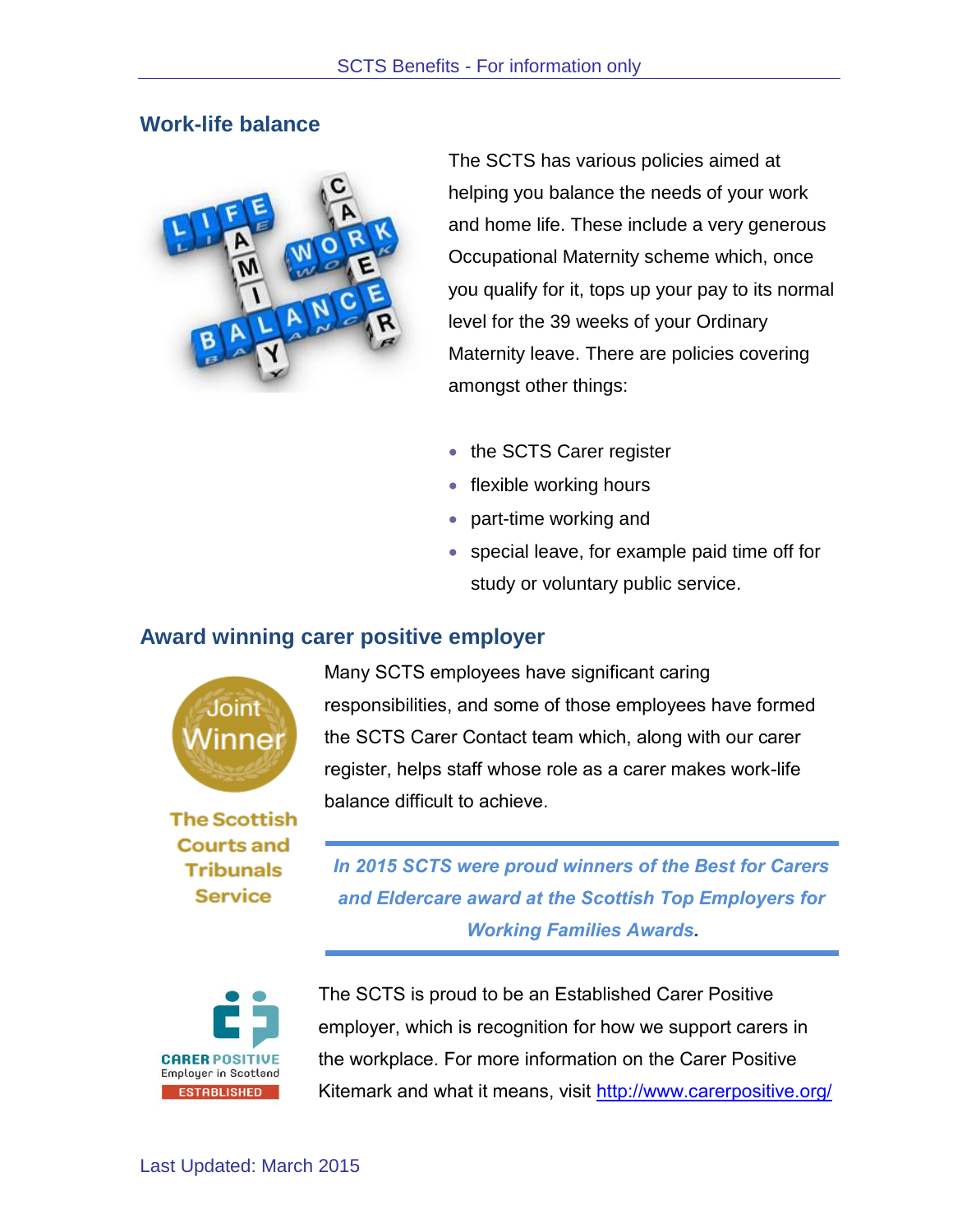# **Employee Assistance (HELP)**



HELP Employee Assistance is a free support service available to all SCTS staff, their partners and any dependent children under 21 living in the same household. HELP Employee Assistance is designed to support employees who have emotional, practical, health and social issues that can affect us all from time to time. Counselors are available at the end of the phone to offer confidential advice, help or information on any issue.

#### **Resource Centre**



The Resource Centre is based in Headquarters and provides informative material including books, videos and CD-ROMs. A wide variety of material is at hand - both work-related and leisure topics and is available to all staff free of charge.

# **Vocational Qualifications (VQs)**



SCTS offer staff the opportunity to work towards achieving VQs. VQs are work-related, competencebased qualifications, which are achieved by matching the skills and knowledge of candidates against nationally agreed standards. SCTS has a VQ team to support you in this.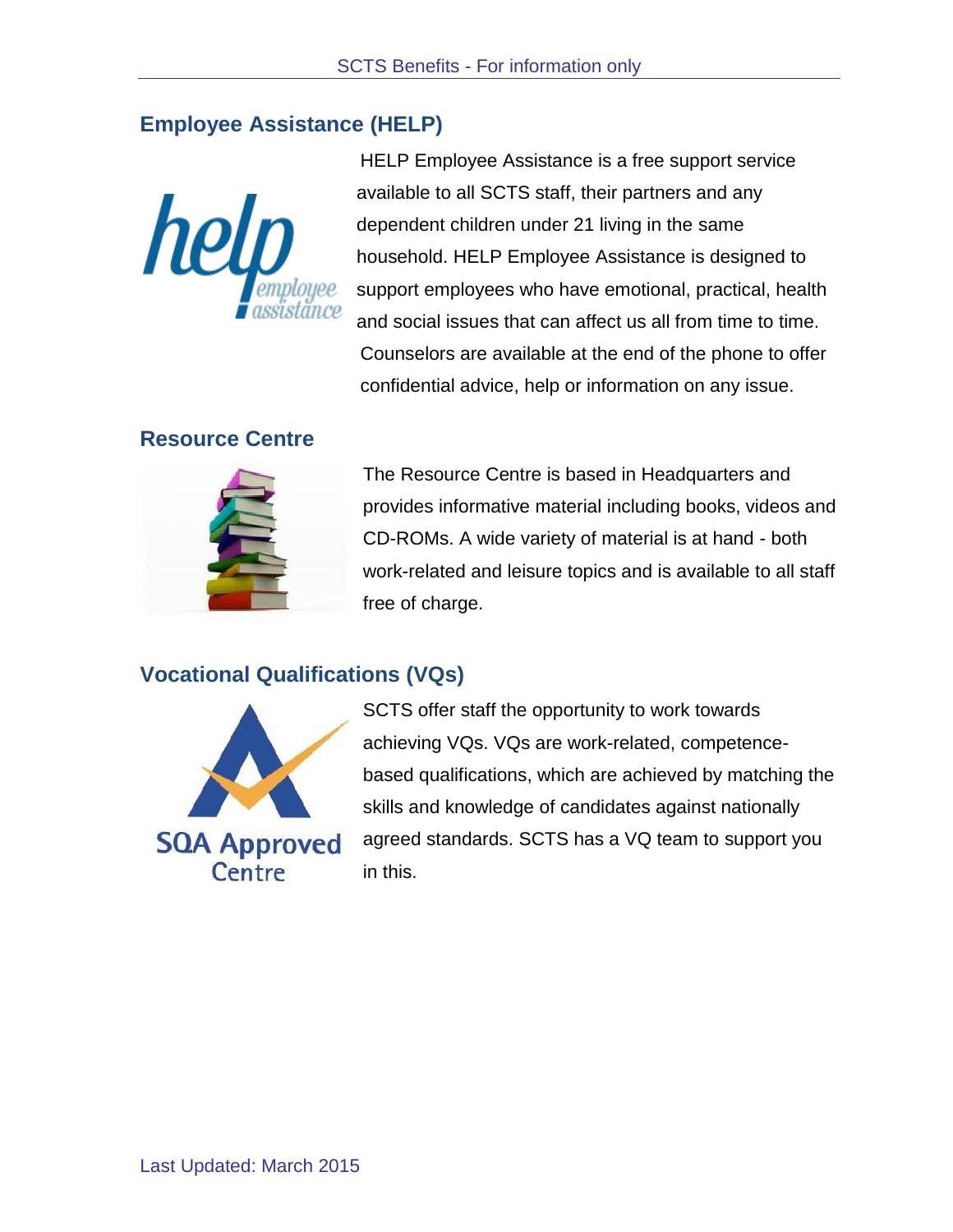# **Staff Discounts**



Our Employee Savings Scheme is a dedicated web site where staff can make the most of their salary. Staff can access various ways to save money from a huge range of shops and suppliers. Even small savings mount up so to make your money go further. How much you use them and when you use them is up to you, so how much you save is also up to you. This means that the scheme is completely personal and flexible to your lifestyle.

## **Further Education**



Every year SCTS provides a budget for staff who want to pursue Further Education courses, relevant to their employment with SCTS. The budget is usually allocated in June for courses starting in August/September.

## **PCS Union**



**Pensions**



The Public and Commercial Services Union is the recognised Trade Union within the Scottish Courts and Tribunals Service. The PCS also supplies Union Learning Representatives (ULRs), who are trained Union members who promote learning within SCTS.

For more information about the pension schemes available to SCTS staff, please go to the Civil Service website at [www.civilservice.gov.uk/pensions.](http://www.civilservice.gov.uk/pensions)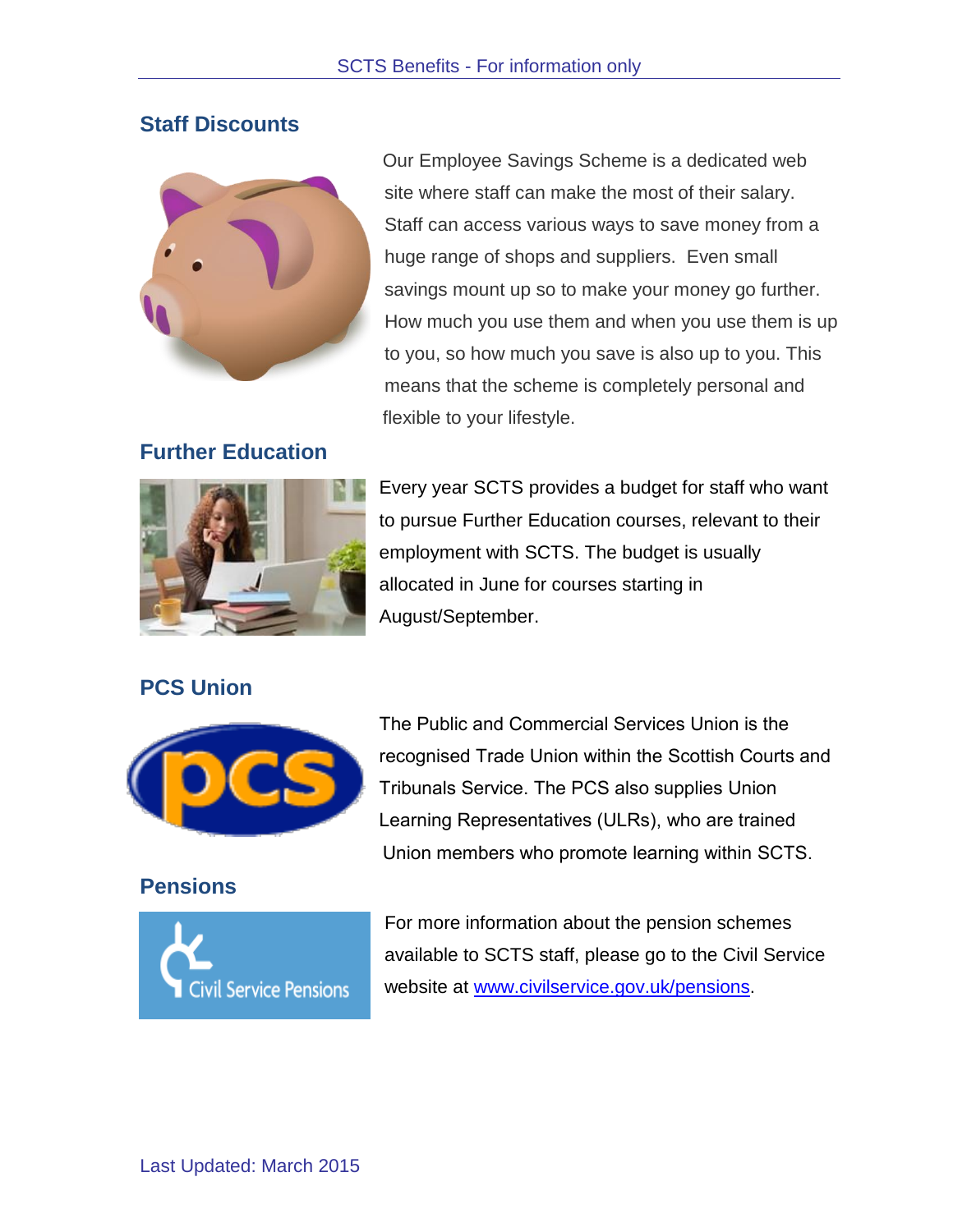#### **Childcare Vouchers**



The SCTS Childcare Voucher Scheme offers a 15% discount on Childcare vouchers to staff who qualify. This means that every £10 applied for will only cost you £8.50, up to a maximum of £500 per month (pro rata for part time staff).

## **Benenden HealthCare Society**



For a small fee per week you can join the Benenden Healthcare Society and look forward to peace of mind knowing that quality healthcare provision is just a phone call away. Membership is open to current and former employees of public sector organisations like SCTS.

# **Funding for Corrective Spectacles**



All Optometrists are now offering free eye tests. Eyecare Vouchers are accepted in over 90% of Optometrists in the United Kingdom. If your eye test reveals that you require corrective spectacles for use with your VDU screen, SCTS will fund up to £55 towards spectacles. All you need to do is provide a stamped certificate to apply for this.

# **The Institute of Leadership & Management (ILM)**



ILM is the UK's largest management body, combining industry-leading qualifications in leadership and management. This means that their awards are recognised nationally.

The Scottish Courts and Tribunals Service is an accredited ILM Centre which allows us to design and deliver development programmes, in line with ILM qualification requirements, to SCTS staff. We coach, support and give feedback to candidates to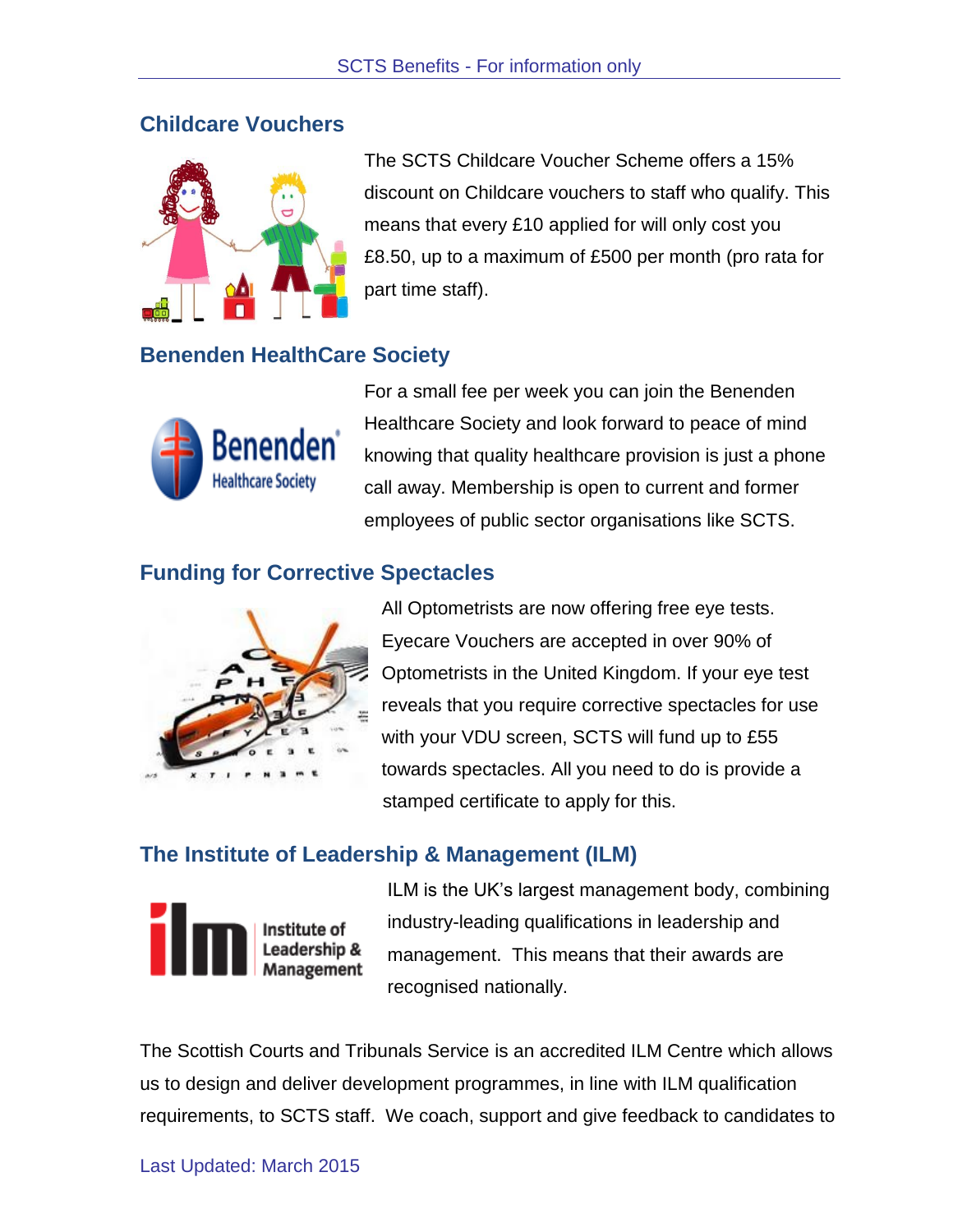help them achieve their award and also offer workshops days where candidates can come along and work on their award away from their day-to-day distractions.

We currently offer 4 Awards:

- Level 2 Award in Team Leading
- Level 3 Award in First Line Management
- Level 3 Award in Coaching in the Workplace
- Level 5 Award in Management

#### **Fee Waiver for Power of Attorney**

Having a Power of Attorney (POA) in place is a prudent life planning decision, much like making a will. The SCTS encourages all staff to grant a POA thereby appointing someone else to manage their financial affairs and or make decisions about their personal welfare in the event that they are no longer able to do so themselves.

Normally a registration fee of £70 applies for all POAs but under this scheme SCTS staff will be able to apply for this free of charge, with the organisation meeting the Tax and National Insurance cost of the benefit. Click on [this link](http://myscs.scotcourts.local/news/NewsArticleM.aspx?id=1326) to find out what a Power of Attorney is and to see sample Powers of Attorney.

In order to be eligible for a fee exemption waiver you must:

- be on SCTS Terms and Conditions and be a permanent member of staff
- have satisfactorily passed your probation period
- have a minimum of 12 months service.

If the POA is needed for someone else close to you OPG can advise on the normal procedure and fees for doing this.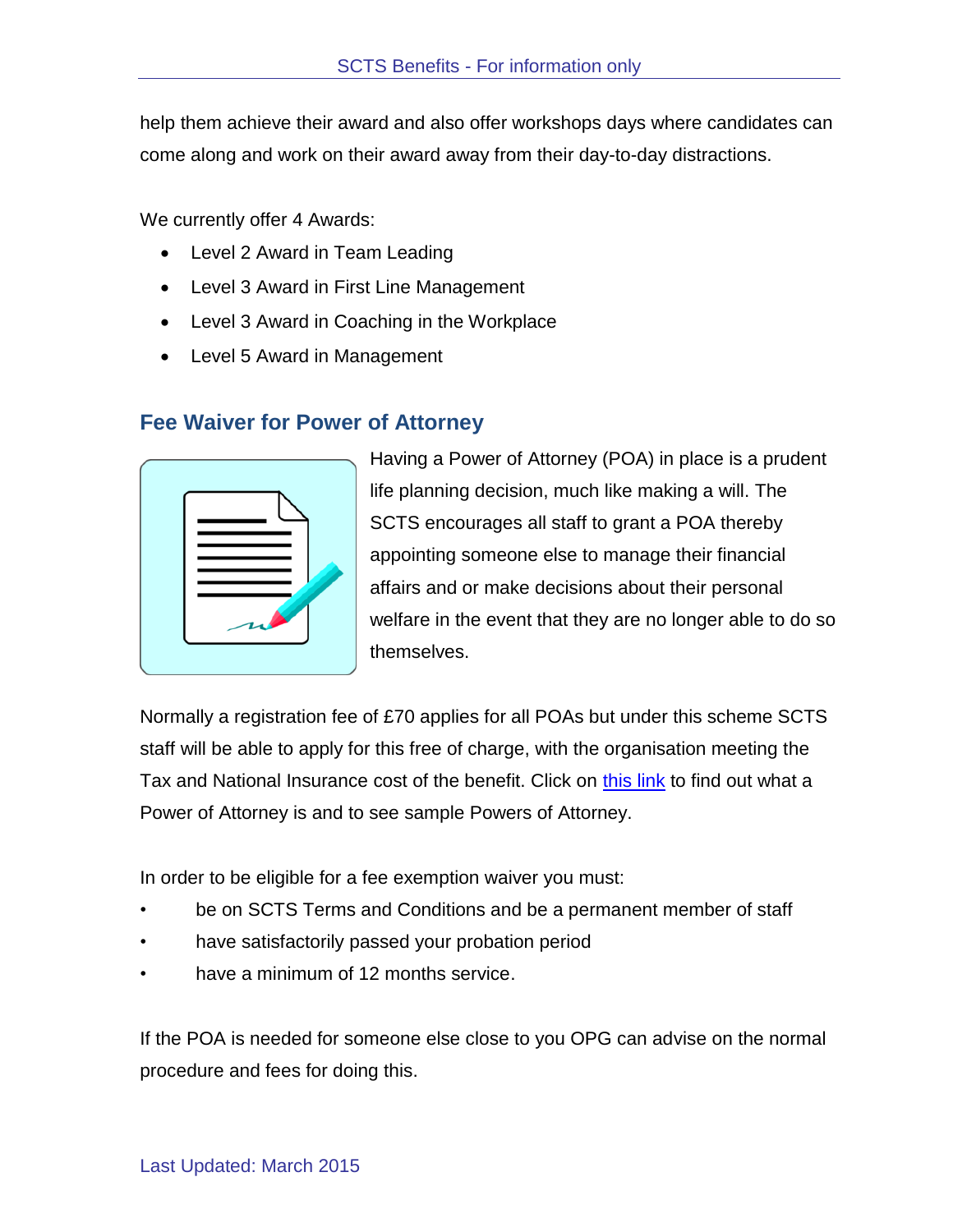## **The Charity for Civil Servants**



The Charity for Civil Servants (formerly the Civil Service Benevolent Fund) is a charity for civil servants (including retirees) and their dependents. It has been providing help, advice and support to current, former, and retired civil servants since 1886. The CCS offers financial assistance, information and advice on a range of issues. You can find out more on their [website,](http://www.foryoubyyou.org.uk/) or ring 0800 056 2424.

#### **The Civil Service Motoring Association**



Established since 1923, the [CSMA Club](http://beta.csmaclub.co.uk/) is an organisation that is run by its members for its members. To qualify for membership, you must have worked or be working in the Civil Service or Central Government department or be a partner, sibling, child or parent of a current member.

For just £22 a year, CSMA club members get access to fantastic benefits, from everyday savings to extraordinary experiences. These include discounts on shopping, the cinema, car insurance and holidays, as well as 10 issues of the highly acclaimed CSMA Club Magazine every year, up to 20% off their Leisure Retreats in stunning UK destinations and fantastic savings on some of the biggest National Events. You can join the CSMA Club today by visiting [http://beta.csmaclub.co.uk/.](http://beta.csmaclub.co.uk/)